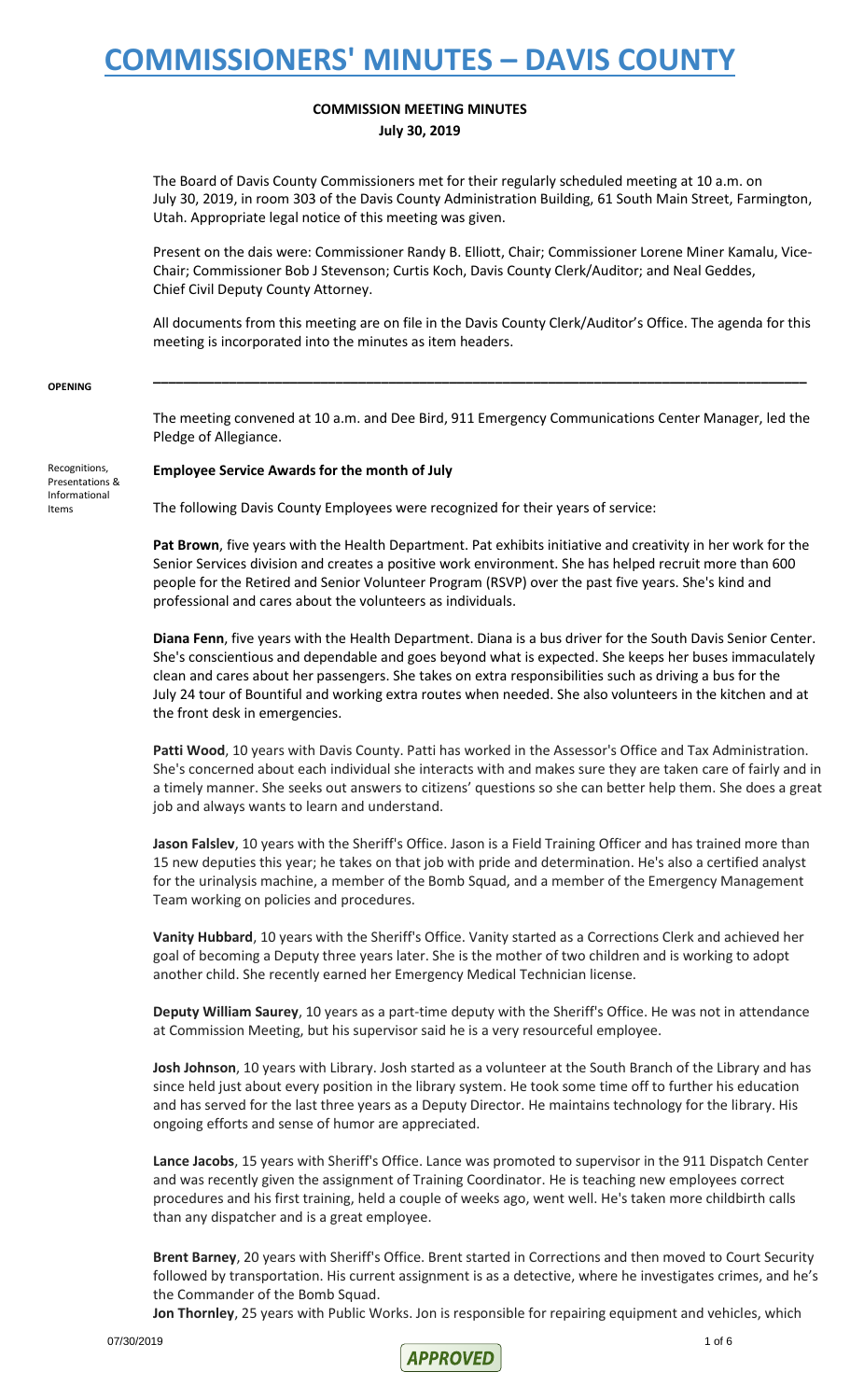includes everything from weed eaters to excavators and bulldozers. He's managed the department's shop for 11 or 12 years. He has a great work ethic and has recently taken on the new fleet maintenance program.

Employees also receiving Service Awards, but not in attendance at the meeting, were: **Jill Steadman**, five years with the Attorney's Office; and **Janet Ferguson**, 20 years with the Library.

Commissioners thanked the employees for their work. They also thanked the Sheriff's Deputies in attendance at the meeting for their efforts to keep the County safe.

Re-opening of Syracuse Northwest Branch Library

## **Re-opening of Syracuse Northwest Branch Library** — *Presented by Chris Sanford, Library Director*

The Syracuse Northwest Branch Library will reopen on Friday, Nov. 1, 2019. The County's Facilities Management Director Mack McDonald and Library Deputy Director Lynette Mills were thanked for their work on this project. The final stages of the expansion and renovation project are underway, including landscaping work. A grand reopening celebration is being planned. *See Attachment A.* 

Jordan River Commission Update

### **Jordan River Commission Update** — *Presented by Soren Simonsen, Executive Director*

Soren Simonsen has been the executive director of the Jordan River Commission for two years and involved since its inception in 2010. Commissioner Randy Elliott represents Davis County on the organization's governing board.

The Jordan River Commission recently received two awards recognizing the completion of the Jordan River Parkway Trail in late 2017. It connects trail systems across the Wasatch Front region that now comprise more than 115 miles of paved trail linking Provo to Ogden.

The second annual "Golden Spoke" full century bike ride was held in May, and close to 400 people participated. The ride was held the same weekend as the Golden Spike celebration of the transcontinental railroad because many sections of the trail network are rail trails or include railroad crossings. The last project to complete the Jordan River Parkway Trail was a \$6.5 million bridge crossing three major railroads. The bridge is almost two blocks in length and weaves through the Rocky Mountain Power Station.

One of the awards for the Jordan River Parkway Trail, presented at the American Society of Landscape Architects conference in Utah County, is the Urban Design Utah Legacy Award. It recognized the Jordan River Commission, Davis County, Salt Lake County, and Utah County, as major proponents and developers of the trail system. The trail network is the second longest urban trail in the U.S. and the longest west of the Mississippi. It was initiated in the 1970s and was done piecemeal by cities and counties. The Commission played a role in completing the last sections of trail. A small extension is being created in North Salt Lake and is expected to be completed in late summer or early fall. The extension adds 1.5 miles and goes to the Porter's Landing boat takeout and the edge of Legacy Nature Preserve.

Another award, given in late 2018, is a Certificate of Achievement from the Congress for the New Urbanism — Utah Chapter. The award recognizes the Jordan River Commission, Davis County, Salt Lake County, Utah County, and the 16 riverfront communities along the Jordan River Parkway Trail. Copies of the certificates were given to the Davis County Commission.

The Jordan River Commission is working on new projects, including updating the Blueprint Jordan River visioning document. It's been a decade since the document was created, and much has been accomplished. The update will focus on strategic ways to achieve high-level goals in the plan and help bring those to fruition. The Jordan River Commission expects to be entering into an interlocal agreement this week with Salt Lake County and the Wasatch Front Regional Council, the funding agency for this update, and would love participation from Davis County.

Work on the Water Trail Master Plan has been going on for about a year, with funding from the State and a Zoo, Arts & Parks bond with Salt Lake County. There are currently only four substantial access points along the river. The plan identifies 40 potential locations that could be developed to make the river more accessible to a larger population.

A "Get to the River" festival is planned for Sept. 14, 2019, featuring an hour-and-half paddle from the Redwood Road trailhead to Center Street in North Salt Lake.

Members of the public were invited to make comments to the Davis County Commission.

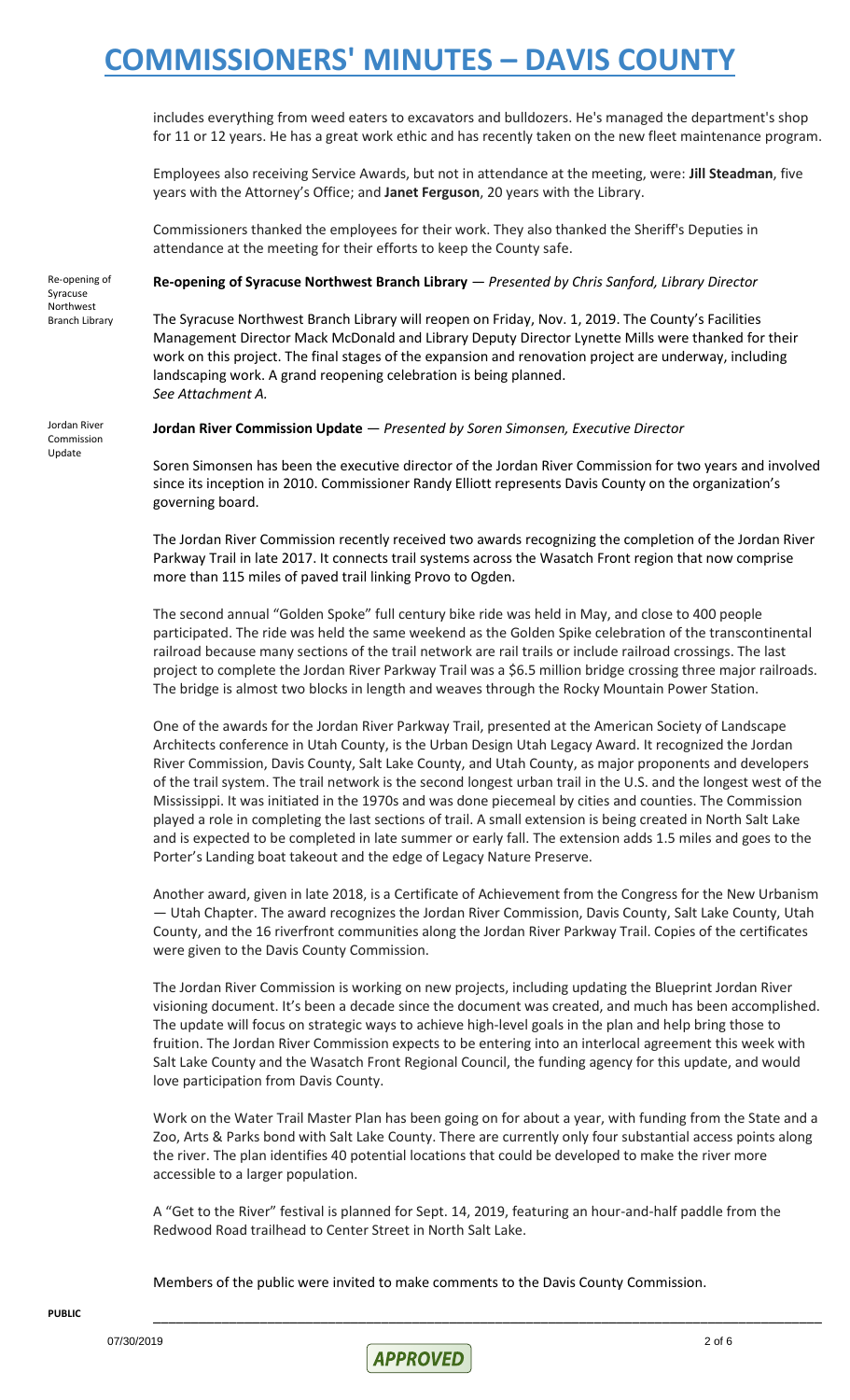### **COMMENTS**

Syracuse City Manager Brody Bovero, representing Mayor Gailey, expressed appreciation for the County's library project in their city. Communication between the County and the City regarding the project has been wonderful, and they're excited for this new expanded feature in the community.

#### **BUSINESS/ ACTION**

Agreement #2019-428 with DearReader.com for license for automated monthly newsletter

**Agreement #2019-428 with DearReader.com for license for automated monthly newsletter** — *Presented by Josh Johnson, Davis County Library Chief Deputy*

**\_\_\_\_\_\_\_\_\_\_\_\_\_\_\_\_\_\_\_\_\_\_\_\_\_\_\_\_\_\_\_\_\_\_\_\_\_\_\_\_\_\_\_\_\_\_\_\_\_\_\_\_\_\_\_\_\_\_\_\_\_\_\_\_\_\_\_\_\_\_\_\_\_\_\_\_\_\_\_\_\_\_\_\_\_\_\_\_**

A contract with DearReader.com, for a monthly newsletter called "Select Reads," was presented. It is the first year the Library has had this service. The user experience with Select Reads is different than with past services; it's more up to date and looks better, and it's less expensive. The price did not increase this year. Davis County's Library has 109 unique Select Reads subscribers who have 796 subscriptions. The subscriptions are for newsletters that are sent out promoting materials available through the library. Out of all the different newsletters available, 77 are currently being subscribed to. The highest number of subscriptions for a single user is 40, and the lowest is one. The more popular newsletters include new fiction, new materials in other categories, and selections from the collections. The newsletters are autopopulated from the library catalog to save staff time. Patrons can sign up through a link on the "Read" and "Listen" pages of the Library website (once summer reading announcements are removed from that space). The contract period is 08/01/2019 to 07/31/2020. The payable amount is \$3,400.

> Motion to Approve: Com. Stevenson Seconded: Com. Kamalu All voted Aye

Summary List #2019-429 of Legacy Events Center receivable agreements as of July 12, 2019

**Summary List #2019-429 of Legacy Events Center receivable agreements as of July 12, 2019** — *Presented by Dave Hansen, Davis County Legacy Events Center Director*

A summary list of Legacy Events Center receivable agreements was presented. Most of the agreements are for RV space rental. There are also agreements for karate, concessions, and a horse stall. The contract period is 05/27/2019 to 07/14/2019. The receivable amount is \$2,463.82.

> Motion to Approve: Com. Kamalu Seconded: Com. Stevenson All voted Aye

Memo of Understanding #2019-430 with Utah Internet Crimes Against Children (ICAC) to administer and operate Task Force

**Memo of Understanding #2019-430 with Utah Internet Crimes Against Children (ICAC) to administer and operate Task Force** — *Presented by Chief Civil Deputy Davis County Attorney Neal Geddes in place of Craig Webb, Davis County Attorney's Office Chief Investigator*

A Memo of Understanding with the State was presented for funds the County receives to put toward Utah Internet Crimes Against Children (ICAC) efforts led by investigator Brent Baggs and his team. There are conditions on how the funds can be spent and utilized. The County has been receiving and using this funding for years. Commissioners can expect the Sheriff's Office to make a presentation for their funding next week. The contract period is 07/30/2019 to [06/30/2020]. [The grant amount stated in the MOU is \$18,000.]

> Motion to Approve: Com. Kamalu Seconded: Com. Stevenson All voted Aye

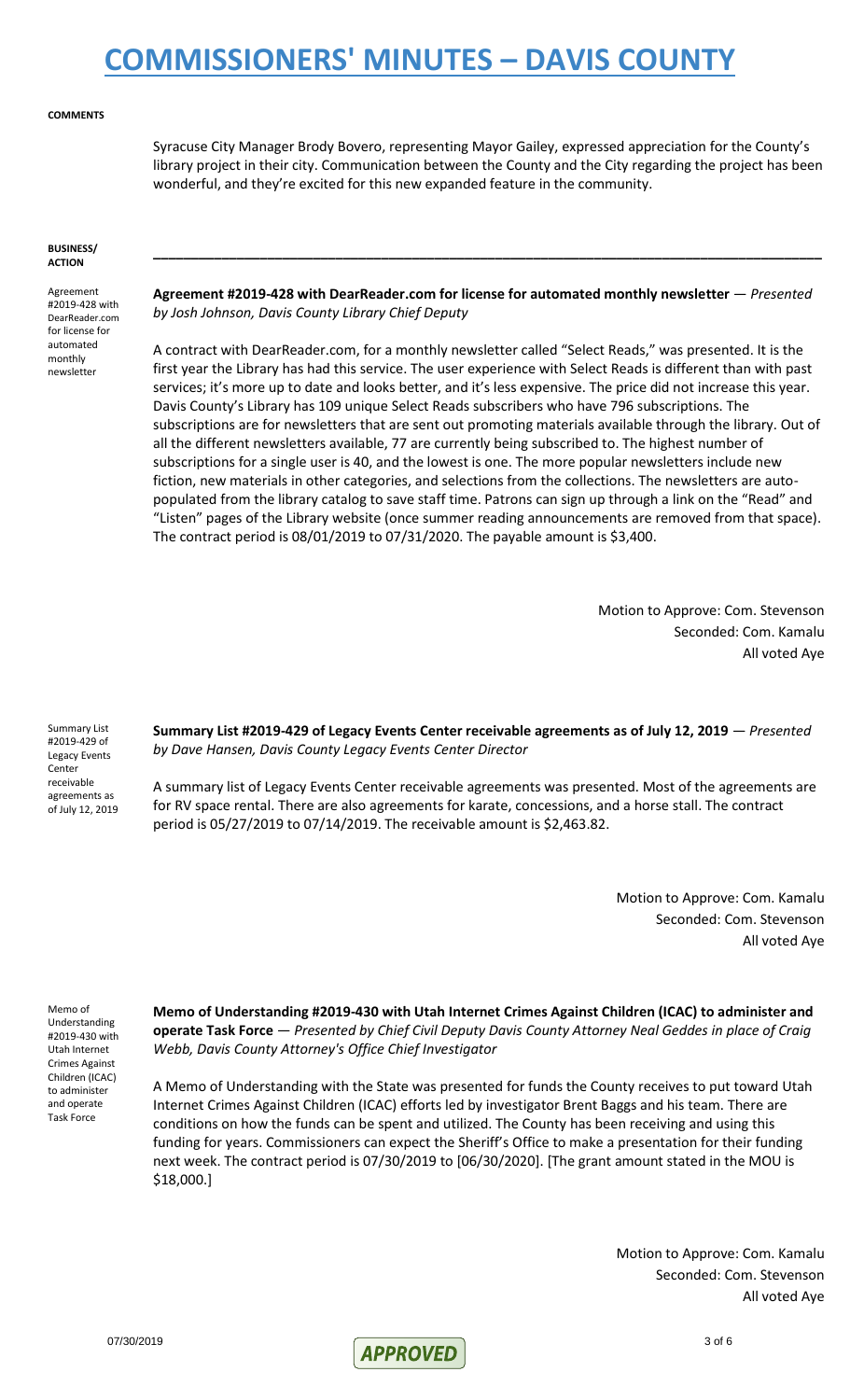Agreement #2019-431 with Mix 105.1 Broadway Media for radio remote for Tour of Utah Finish Line advertising and entertainment

**Agreement #2019-431 with Mix 105.1 Broadway Media for radio remote for Tour of Utah Finish Line advertising and entertainment** — *Presented by Jessica Merrill, Davis County Tourism Deputy Director*

A contract with Mix 105.1 Broadway Media was presented. The agreement is for radio remote at an end party for the Davis County stage of the Tour of Utah race. The station will have music, a band, and giveaways including a bike valued between \$2,000 and \$3,000. The purpose of the agreement is to try to increase awareness of the event and entice people from throughout the Wasatch Front to come to Davis County's stage of the race and be part of the celebration. In addition to the remote, the County will receive promotional spots leading up to the event. The Tour of Utah is also promoting their event. The end party will be at the [Eaglewood] Golf Course in North Salt Lake. There will be information online about multiple parking lot options. The contract period is 08/05/2019 to 08/15/2019. The payable amount is \$3,000.

> Motion to Approve: Com. Stevenson Seconded: Com. Kamalu All voted Aye

Ratify Temporary Access License #2019-432 to Charlie Halvorsen for access to the Mutton Hollow Regional Detention Basin in Layton

**Ratify Temporary Access License #2019-432 to Charlie Halvorsen for access to the Mutton Hollow Regional Detention Basin in Layton** — *Presented by Tony Thompson, Davis County Property Manager*

Commissioners were asked to ratify a Temporary Access License to Charlie Halvorsen for access to the Mutton Hollow Regional Detention Basin in south Layton. Charlie Halvorsen is a part-time deputy with the Davis County Sheriff's Office. Residents around the basin have indicated they've seen fireflies in the area, and Mr. Halvorsen requested access to count these unique insects for the State. This license was initially applied for on July 3, 2019, with an end date of Aug. 3, 2019. Because of the holidays and a canceled Commission Meeting, the license was signed on July 8 by Commissioner Elliott. Mr. Halverson has asked for an extension to the end of August to help his count, which Tony indicated was an amendment to the document given to Commissioners. The basin is secured and kept under lock and key. A local elementary school takes a wetland adventure in the same basin and will probably ask for access in a couple of months.

Some discussion was had, in jest, about promoting Davis County fireflies as a tourism draw. Clerk/Auditor Koch's response was, "No comment."

Commissioners agreed to extend the ending date. They also requested that Mr. Halverson share the count with them and perhaps supply pictures. The contract period is 07/03/2019 to 08/31/2019.

> Motion to Ratify: Com. Stevenson Seconded: Com. Kamalu All voted Aye

Agreement #2019-433 with Utah Dept. of Health for funding for immunization services

**Agreement #2019-433 with Utah Dept. of Health for funding for immunization services** — *Presented by Brian Hatch, Davis County Health Director*

A contract with the Utah Department of Health for funding of immunization services was presented. This funding provides outreach for immunizations in the County. The contract period is 07/01/2019 to 06/30/2020. The receivable amount is \$80,115.

> Motion to Approve: Com. Kamalu Seconded: Com. Stevenson All voted Aye

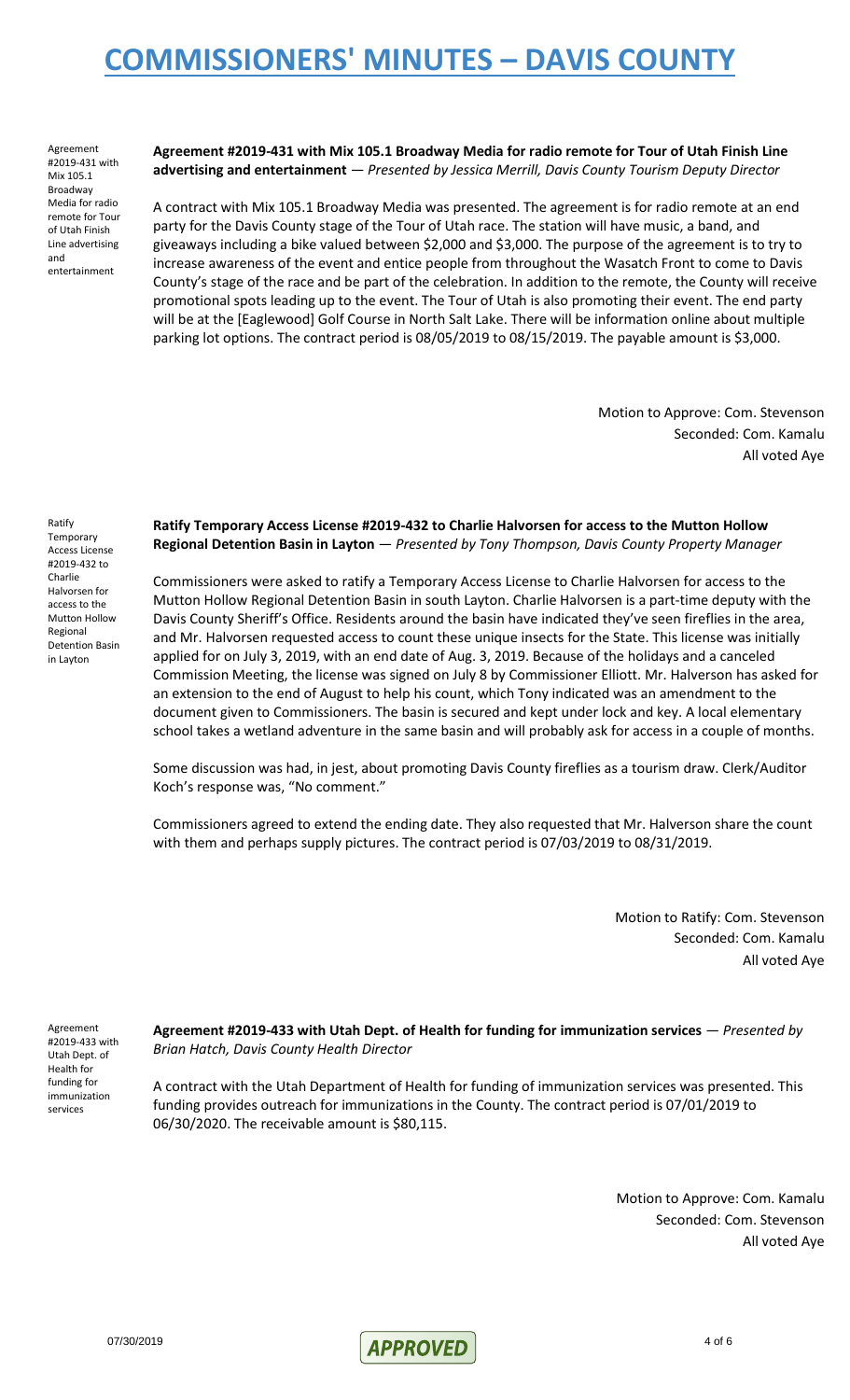Commissioner Kamalu moved to recess to Board of Equalization. Commissioner Stevenson seconded the motion. All voted Aye.

| <b>BOARD OF</b><br><b>EQUALIZATION</b> |                                                                                                                                                                                                                                            |
|----------------------------------------|--------------------------------------------------------------------------------------------------------------------------------------------------------------------------------------------------------------------------------------------|
| Property Tax<br>Register               | Property Tax Register matters were presented by Curtis Koch, Davis County Clerk/Auditor as follows:                                                                                                                                        |
|                                        | Under Auditor Adjustments, for Corrections, Commissioners were asked to consider six veteran exemption<br>tax abatements. Under Assessor Adjustments, for Corrections, there was a report with various Assessor-<br>initiated corrections. |
|                                        | Motion to Approve: Com. Kamalu                                                                                                                                                                                                             |
|                                        | Seconded: Com. Stevenson                                                                                                                                                                                                                   |
|                                        | All voted Aye                                                                                                                                                                                                                              |
| <b>CONSENT</b><br><b>ITEMS</b>         | Commissioner Kamalu moved to reconvene Commission Meeting. Commissioner Stevenson seconded the motion. All voted Aye.                                                                                                                      |
| <b>Check Registers</b>                 | <b>Check Registers</b>                                                                                                                                                                                                                     |
|                                        | Check Registers were approved.                                                                                                                                                                                                             |
|                                        | Motion to Approve: Com. Kamalu<br>Seconded: Com. Stevenson<br>All voted Aye                                                                                                                                                                |
| Indigent<br>Hardship<br>Abatement      | <b>Indigent Hardship Abatement Register</b>                                                                                                                                                                                                |
| Register                               | The Indigent Abatement Register for two names was presented for approval – one from last week and one                                                                                                                                      |

The Indigent Abatement Register for two names was presented for approval – one from last week and one for this week. Commissioners explained that they had asked for documentation regarding the application presented last week because medical was indicated. It turned out that the applicant qualified via income and changed his application accordingly.

A motion was made to approve the tax abatement application for Debra D Marshall, and also the tax abatement application for Kent W Manning.

> Motion to Approve: Com. Kamalu Seconded: Com. Stevenson All voted Aye

**COMMISSION COMMENTS**

**Commissioner Kamalu** thanked citizens who came to give input at the County Planning Commission's Public

**\_\_\_\_\_\_\_\_\_\_\_\_\_\_\_\_\_\_\_\_\_\_\_\_\_\_\_\_\_\_\_\_\_\_\_\_\_\_\_\_\_\_\_\_\_\_\_\_\_\_\_\_\_\_\_\_\_\_\_\_\_\_\_\_\_\_\_\_\_\_\_\_\_\_\_\_\_\_\_\_\_\_\_\_\_\_\_\_**